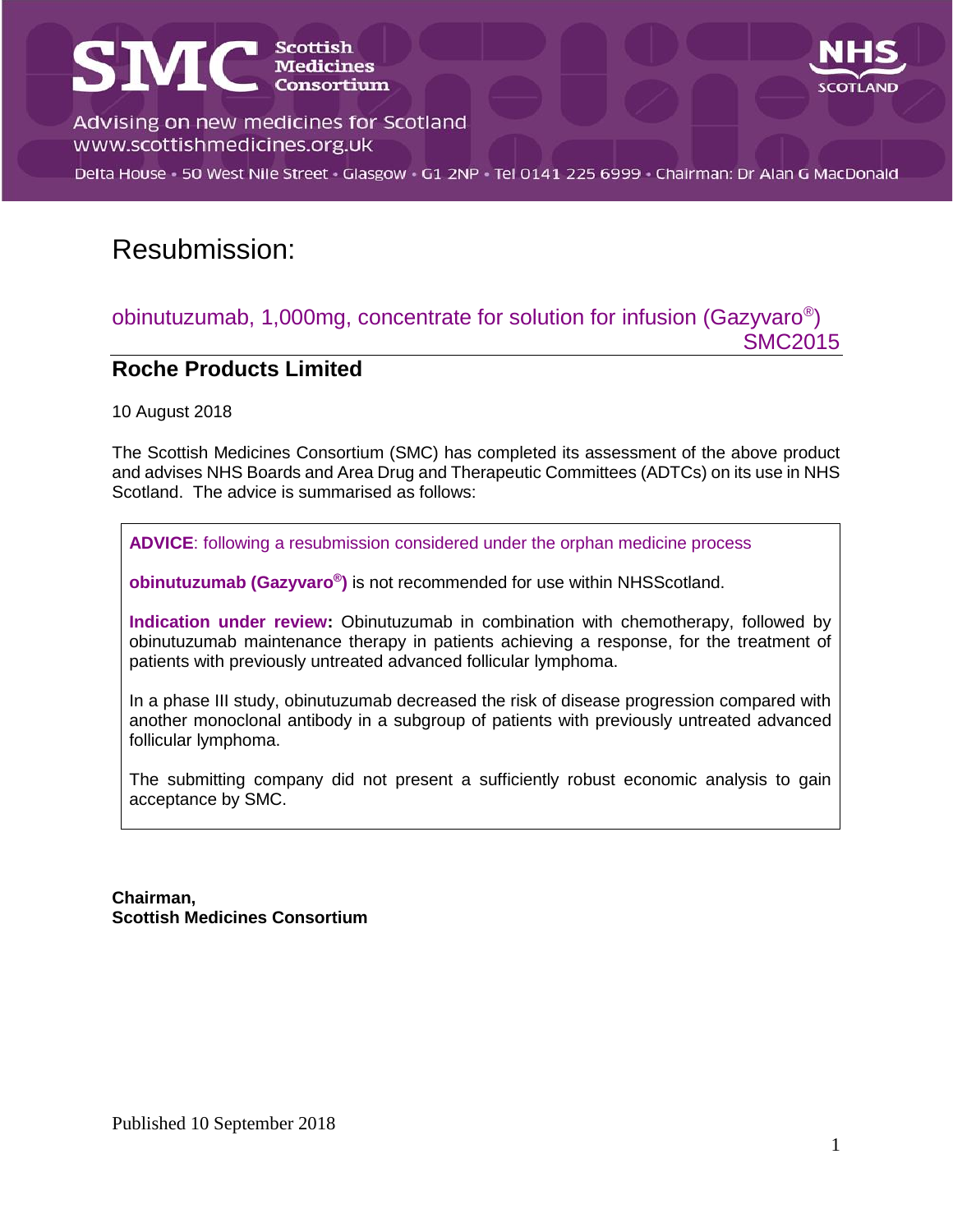#### **Indication**

Obinutuzumab in combination with chemotherapy, followed by obinutuzumab maintenance therapy in patients achieving a response, for the treatment of patients with previously untreated advanced follicular lymphoma.<sup>1</sup>

#### **Dosing Information**

**Induction (in combination with chemotherapy regimen):** Obinutuzumab 1,000mg intravenous (IV) infusion on days 1, 8 and 15 of the first chemotherapy cycle, then on day 1 of the remaining chemotherapy cycles.

Obinutuzumab should be administered in addition to chemotherapy regimen as follows:

- Six 28-day cycles in combination with bendamustine or
- Six 21-day cycles in combination with cyclophosphamide, doxorubicin, vincristine, prednisolone (CHOP), followed by two additional cycles of obinutuzumab alone or,
- Eight 21-day cycles in combination with cyclophosphamide, vincristine, and prednisone/prednisolone/methylprednisolone (CVP).

**Maintenance:** Patients who achieve a complete or partial response to induction treatment with obinutuzumab in combination with chemotherapy (CHOP or CVP or bendamustine) should continue to receive obinutuzumab 1,000mg as single agent maintenance therapy once every two months for two years or until disease progression (whichever occurs first).

Obinutuzumab should be administered under the close supervision of an experienced physician and in an environment where full resuscitation facilities are immediately available. For information on pre-medication please see Summary of Product Characteristics (SPC).<sup>1</sup>

# **Product availability date**

September 2017

Obinutuzumab is a designated EMA orphan medicine and meets SMC orphan criteria for this indication.

## **Summary of evidence on comparative efficacy**

Obinutuzumab is a recombinant humanised and glycoengineered type II monoclonal antibody that targets CD20 transmembrane antigen on the surface of non-malignant and malignant pre-B and mature B-lymphocytes. It induces direct cell death, mediates antibody dependent cellular cytotoxicity and phagocytosis through immune effector cells and produces some complementdependent cytotoxicity.<sup>1</sup> Obinutuzumab in combination with bendamustine, followed by obinutuzumab maintenance is also indicated for the treatment of patients with follicular lymphoma who did not respond or who progressed during or up to six months after treatment with rituximab or a rituximab-containing regimen.<sup>1</sup> SMC accepted obinutuzumab for use in this indication in February 2017. This submission is for the use of obinutuzumab in patients with previously untreated advanced follicular lymphoma and the submitting company has requested that SMC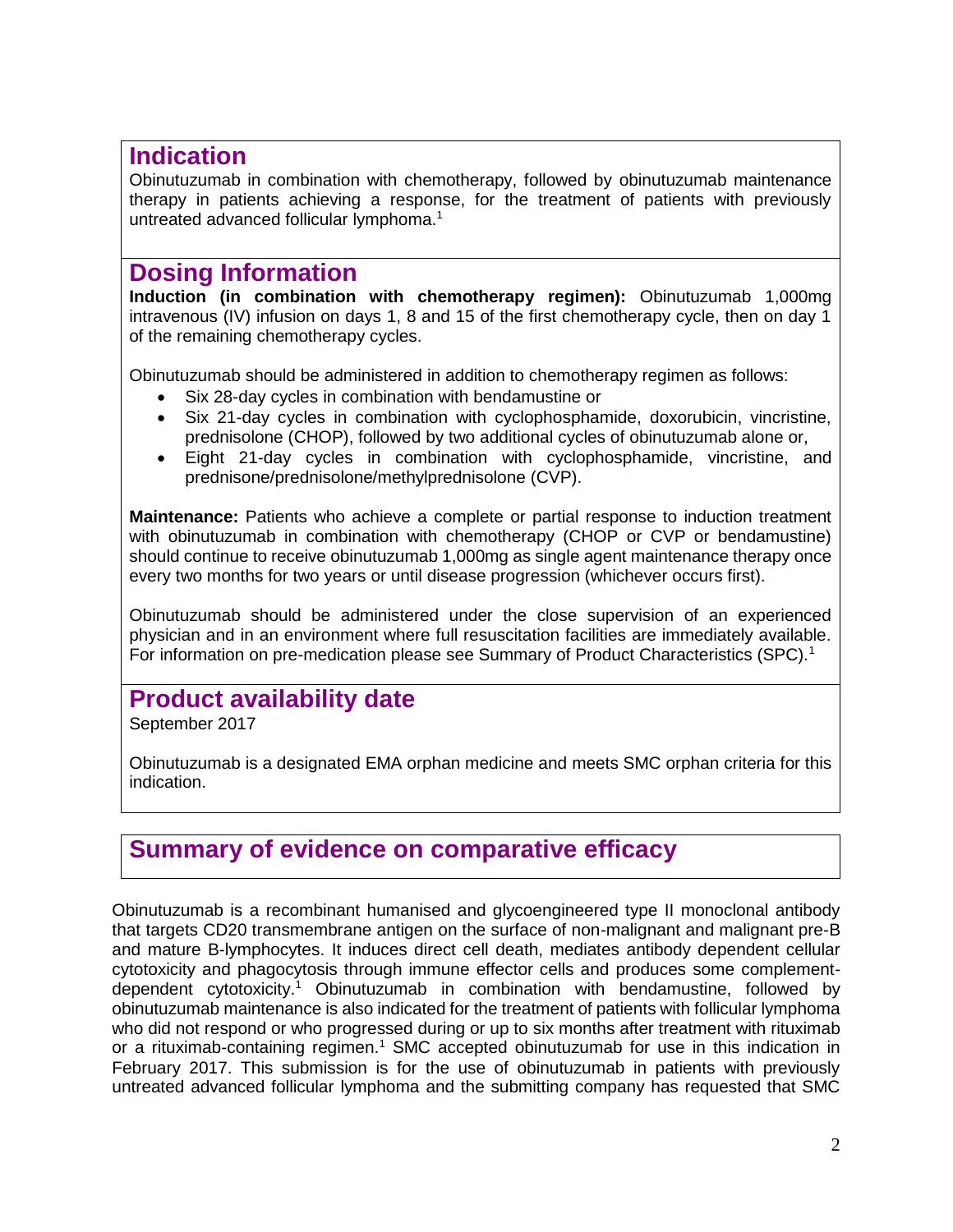considers obinutuzumab when positioned for use in patients with intermediate or high (referred to as higher) risk disease, follicular lymphoma international prognostic index (FLIPI) ≥2.

The key evidence to support the indication under review is from GALLIUM, an ongoing, multicentre, phase III, open-label randomised study comparing obinutuzumab plus chemotherapy followed by obinutuzumab maintenance, with rituximab plus chemotherapy followed by rituximab maintenance, in 1,401 adults with previously untreated, histologically documented, advanced indolent non-Hodgkin's lymphoma (NHL). A total of 1,202 of these patients had a diagnosis of follicular lymphoma. Patients had Eastern Co-operative Oncology Group (ECOG) performance status of 0, 1 or 2. Chemotherapy (cyclophosphamide, doxorubicin, vincristine and prednisone [CHOP], cyclophosphamide, vincristine and prednisone [CVP] or bendamustine) administered to patients with follicular lymphoma was chosen by site prior to study initiation. Only patients achieving a complete or partial response in the induction phase were eligible to commence maintenance treatment. Although the full study population included some patients with marginal zone lymphoma, the primary outcome analysis was performed in the pre-specified subgroup of patients with previously untreated advanced follicular lymphoma, known as the FL population.<sup>2</sup>

**Induction phase:** Patients were randomised equally to the obinutuzumab and rituximab treatment arms, stratified by chemotherapy regimen, FLIPI score: low (≤1 risk factor), intermediate (2 risk factors), or high (>2 risk factors); and geographic region.<sup>2</sup>

Obinutuzumab 1,000mg IV infusion in combination with chemotherapy (CHOP, CVP or bendamustine) was given on day 1 of each cycle, with additional doses on day 8 and day 15 of cycle 1. Rituximab 375mg/m<sup>2</sup> IV infusion in combination with chemotherapy (CHOP, CVP or bendamustine) was given on day 1 of each cycle. The number of cycles of obinutuzumab and rituximab received depended on the chemotherapy regimen chosen by the patient's clinician; eight 21-day cycles with CHOP (patients received antibody only [obinutuzumab or rituximab] in cycles 7 and 8) and CVP, and six 28-day cycles with bendamustine. $^2$ 

**Maintenance phase:** Partial or complete responders to treatment in the induction phase continued on treatment with obinutuzumab 1,000mg IV infusion or rituximab 375mg/m<sup>2</sup> IV infusion (as per previous assignment), given every two months for two years or until disease progression. Patients with stable disease or disease progression were observed with no further protocol specified treatment.<sup>2</sup>

The primary outcome was progression free survival (PFS), assessed by investigators, in the follicular lymphoma intention to treat (FL-ITT) population. This was defined as time from randomisation until the first documented day of disease progression or death from any cause, whichever occurred first, on the basis of investigator assessments according to the Revised Response Criteria for Non-Hodgkin's Lymphoma.<sup>2</sup>

There was a pre-specified interim analysis at data cut-off of 31 January 2016 which crossed the pre-specified boundary and became the primary analysis. At this time, after a median follow-up of 35 and 34 months respectively, 17% (101/601) of patients in the obinutuzumab group and 24% (144/601) of patients in the rituximab group had experienced a PFS event as assessed by the investigator. A hazard ratio (HR) of 0.66 (95% confidence interval [CI]: 0.51 to 0.85) and p=0.0012 was reported. The median PFS had not been reached in either group but estimated three-year PFS was 80% and 73% in the obinutuzumab and rituximab groups, respectively.<sup>1</sup>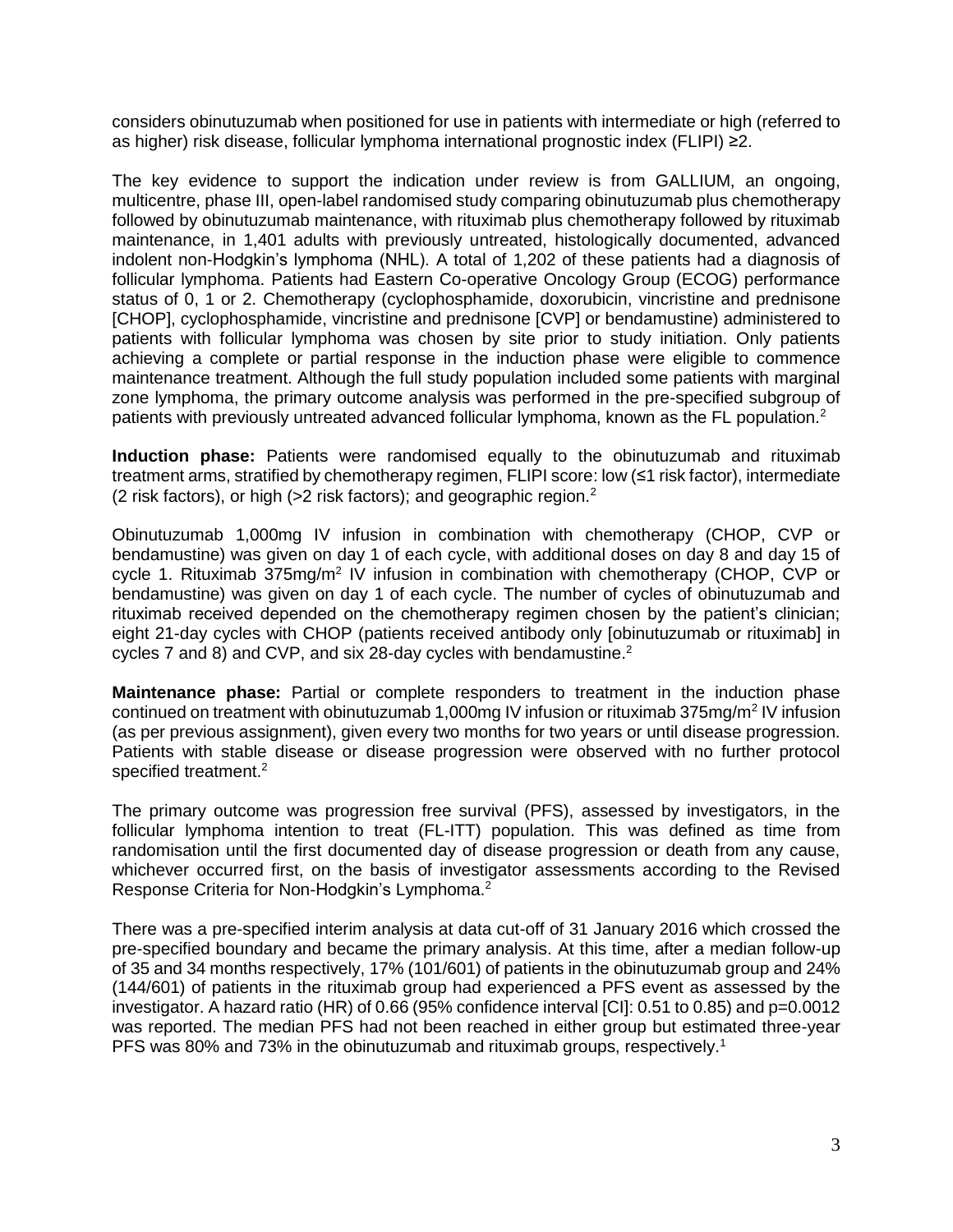Almost 80% (949/1,202) of the primary analysis population had higher risk (FLIPI ≥2) disease corresponding to the proposed positioning. In this subgroup PFS events occurred in 17% (79/473) of patients receiving obinutuzumab compared with  $26\%$  (126/476) of patients receiving rituximab<sup>2</sup>

**Table 1: Results of the primary outcome (investigator assessed PFS) of the GALLIUM study according to FLIPI risk status.<sup>2</sup>**

|                     | Obinutuzumab group |                          | Rituximab group    |                          | <b>Unstratified HR</b> |
|---------------------|--------------------|--------------------------|--------------------|--------------------------|------------------------|
| <b>FLIPI risk</b>   | <b>Patient nos</b> | <b>PFS</b> events<br>(%) | <b>Patient nos</b> | <b>PFS</b> events<br>(%) | (95% CI)               |
| <b>All patients</b> | 601                | 101 (17%)                | 601                | 144 (24%)                | $0.66$ (0.51 to 0.85)  |
| Low                 | 128                | 22 (17%)                 | 125                | 18 (14%)                 | 1.17 (0.63 to 2.19)    |
| <b>Intermediate</b> | 224                | 31 (14%)                 | 223                | 49 (22%)                 | $0.59$ (0.37 to 0.92)  |
| High                | 249                | 48 (19%)                 | 253                | 77 (30%)                 | $0.58$ (0.41 to 0.84)  |

FLIPI=follicular lymphoma international prognostic index; nos=numbers; PFS=progression free survival; HR=hazard ratio; CI=confidence interval

Other subgroup analyses were generally consistent with the primary analysis. Exploratory analyses across chemotherapy regimens were consistent with the full population although these were not based on randomised comparison.<sup>1</sup> Important secondary outcomes are included in Table 2.

#### **Table 2. Important secondary outcomes.<sup>1</sup>**

| <b>Secondary Outcome</b>            | Obinutuzumab (n=601)                      | Rituximab (n=601) |  |
|-------------------------------------|-------------------------------------------|-------------------|--|
| PFS IRC; % (n) of patients with an  | 15% (93)                                  | 21% (125)         |  |
| event                               | HR 0.71 (95% CI: 0.54 to 0.93), p=0.0138. |                   |  |
| Overall survival; % (n) of patients | $5.8\%$ (35)                              | 7.7% (46)         |  |
| with an event                       | HR 0.75 (95% CI: 0.49 to 1.17), p=0.21.   |                   |  |
| Time to next anti-lymphoma          | 13% (80)                                  | 18% (111)         |  |
| therapy; % (n) of patients          | HR 0.68 (95% CI: 0.51 to 0.91), p=0.0094. |                   |  |
| commenced at time of primary        |                                           |                   |  |
| analysis                            |                                           |                   |  |

PFS, progression free survival. IRC, independent review committee, HR, hazard ratio.

Patient reported outcomes were recorded using the functional assessment of cancer therapylymphoma (FACT-Lym) and euro-quality-of-life-5D (EQ-5D) questionnaires. There were no differences between the treatment groups within the FL-ITT study population that completed all scales of the questionnaires at baseline, during treatment or follow-up.<sup>3</sup> There were similar improvements in health related quality of life (HR-QoL) scores between baseline and follow up in both treatment groups.<sup>4</sup>

## **Summary of evidence on comparative safety**

Obinutuzumab is currently licensed for use in specific patient groups for the treatment of follicular lymphoma and chronic lymphocytic leukaemia. In the GALLIUM study, as obinutuzumab was administered with chemotherapy during the induction phase it is difficult to fully establish the impact of obinutuzumab on the overall adverse event profile. Adverse events have been reported for the full study population only; there are no data available for the proposed positioning higher risk population. Adverse events of special interest (all grades) that occurred at least 3% more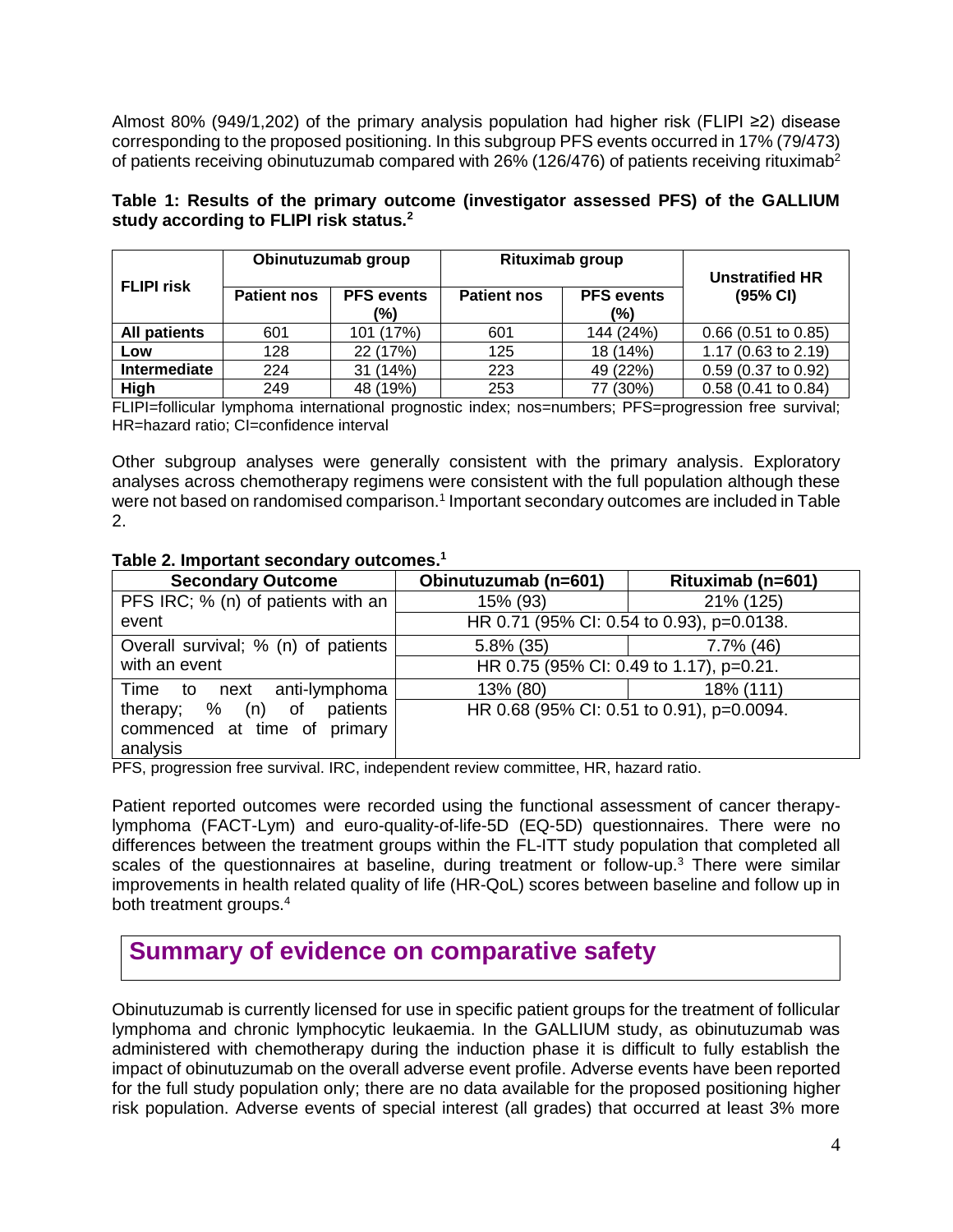frequently in the obinutuzumab group than the rituximab group included infusion reactions (68% versus 58%), infusion reactions specifically related to the antibody (59% versus 49%), neutropenia (51% versus 45%), thrombocytopenia (11% versus 7.5%), infections (77% versus 70%) and cardiac events (13% versus 9.7%). <sup>2</sup>

Grade  $\geq$ 3 adverse events were reported in 75% (444/595) versus 68% (405/597), and serious adverse events in 46% versus 40% in the obinutuzumab group and rituximab groups respectively. Important grade ≥3 adverse events in the obinutuzumab and rituximab groups respectively, included infusion related reactions 12% versus 6.7%, neutropenia 46% versus 40%, thrombocytopenia 6.1% versus 2.7%, infections, 20% versus 16%, and second malignancies 4.7% versus 2.7%. Deaths considered to be due to adverse events occurred in 4.0% (24/595) of patients treated with obinutuzumab versus 3.4% (20/597) of patients treated with rituximab.<sup>2</sup>

## **Summary of clinical effectiveness issues**

Follicular lymphoma is a subtype of indolent NHL, which comprises about 70% of indolent NHL and about 20% to 25% of all new NHL. It is a mature B-cell neoplasm and around 85% of patients have the t(14:18)(q32;q21) translocation that leads to over expression of the BCL-2 protein, which blocks programmed cell death and apoptosis. The median age at diagnosis is 59 years and median survival is eight to ten years.<sup>5, 6</sup> Follicular lymphoma is a low grade lymphoma that tends to grow relatively slowly and is chemo-sensitive. $6$  Clinical experts consulted by SMC advised that patients with previously untreated advanced, symptomatic follicular lymphoma receive rituximab with chemotherapy followed by maintenance rituximab. They noted that the majority of rituximab used in NHS Scotland for follicular lymphoma treatment is administered via the subcutaneous route, but highlighted that not all patients with FLIPI ≥2 score are treated at present; only patients who are symptomatic, in line with current guidelines. Obinutuzumab meets SMC orphan criteria.

The submitting company has requested that SMC considers obinutuzumab when positioned for use in patients with higher risk, (FLIPI ≥2) disease. The SPC for obinutuzumab notes that the efficacy in FLIPI low risk (0 or 1) patients is currently inconclusive and that a therapy choice for these patients should carefully consider the overall safety profile of obinutuzumab plus chemotherapy and the patient-specific situation.<sup>1</sup>

In the GALLIUM study, PFS was higher in the obinutuzumab group compared with the rituximab group.<sup>2</sup> The clinical relevance of the difference is unclear, as median PFS and overall survival have not been reached. Although GALLIUM was not powered to compare outcomes according to FLIPI score, subgroup analysis demonstrated statistically significant benefit for obinutuzumab over rituximab only in patients with higher risk disease. Overall survival data are immature.<sup>2</sup>

The open-label design of the study could limit the assessment of subjective outcomes such as quality-of-life and adverse events. In addition, the primary outcome of PFS was assessed by investigators and the open-label design could have led to potential bias. However, results were consistent with results when assessed by the independent review committee.

Rituximab in combination with CVP is the most commonly used treatment in NHS Scotland for previously untreated, advanced follicular lymphoma, according to SMC clinical experts, but the CVP regimen accounted for only 10% of the chemotherapy regimens in the GALLIUM study. Subgroup analyses indicated that the efficacy of obinutuzumab in combination with chemotherapy for previously untreated follicular lymphoma, in patients with FLIPI scores of 0-1 (low risk) is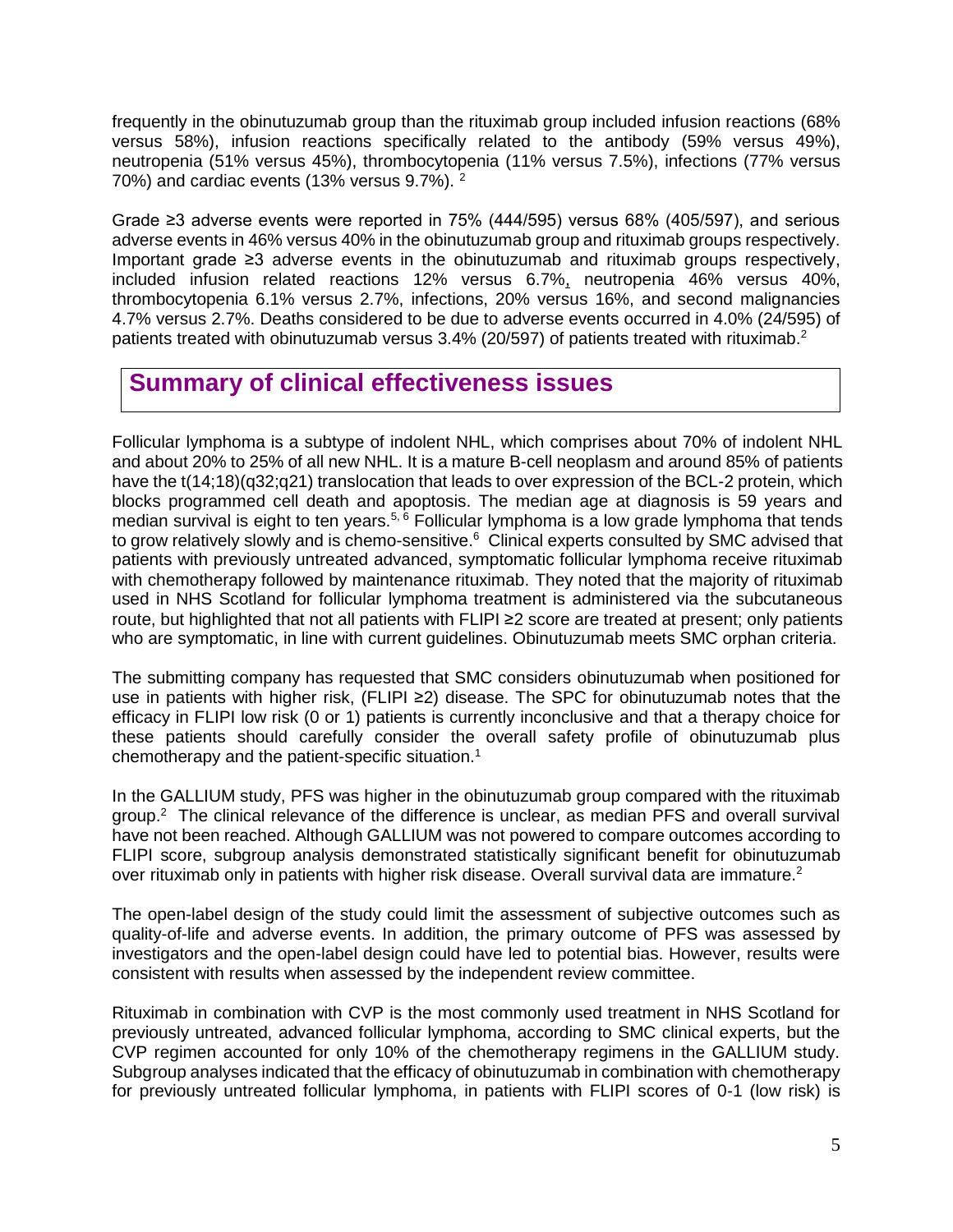inconclusive. In the study, 97% of patients had ECOG performance status score of 0 or 1 at baseline, therefore, there is limited information on the use of obinutuzumab plus chemotherapy in patients with poorer performance status. 1

Clinical experts consulted by SMC considered that the place in therapy of obinutuzumab plus chemotherapy is as an alternative treatment option to rituximab plus chemotherapy for the firstline treatment of follicular lymphoma and may offer an advantage in terms of PFS. They highlighted concern regarding increased toxicity, including the higher number of infusion-related reactions, and advised caution as many of these patients are relatively frail. They considered that the introduction of obinutuzumab for the indication under review may have potential implications for service capacity and for patients as it is administered IV and requires two additional doses in the induction phase, necessitating extra and significantly longer cancer centre visits, compared with rituximab, which is administered by subcutaneous (SC) injection over 5 minutes (after an initial first cycle of IV rituximab Clinical practice guidelines for follicular lymphoma support the use of FLIPI as a prognostic tool and recommend that FLIPI should be recorded at diagnosis.<sup>1, 7</sup>

# **Patient and clinician engagement (PACE)**

A patient and clinician engagement (PACE) meeting with patient group representatives and clinical specialists was held to consider the added value of obinutuzumab, as an orphan medicine, in the context of treatments currently available in NHSScotland.

The key points expressed by the group were:

- Advanced follicular lymphoma is considered to be incurable with some patients experiencing troublesome symptoms such as; lumps in lymph nodes, weight loss, drenching night sweats, extreme tiredness, fevers and more frequent or persistent infections than normal.
- These symptoms may reduce or stop everyday activities such as employment, exercising and socialising. This can have a significant impact on family and carers.
- Obinutuzumab plus chemotherapy may delay disease progression and improve the symptoms of follicular lymphoma. These improvements could in turn lead to improvements in quality of life.
- For some older and frail patients with advanced disease, PACE clinicians suggested that obinutuzumab may be a useful treatment option when given with some chemotherapy backbones such as CVP.
- Obinutuzumab administration is via IV infusion and some patients may experience infusion-related reactions which oncology/haematology clinicians are familiar with managing.

#### **Additional Patient and Carer Involvement**

We received a patient group submission from Lymphoma Action. Lymphoma Action is a registered charity. Lymphoma Action has received 6.5% pharmaceutical company funding in the past two years, including from the submitting company. A representative from Lymphoma Action participated in the PACE meeting. The key points of their submission have been included in the full PACE statement considered by SMC.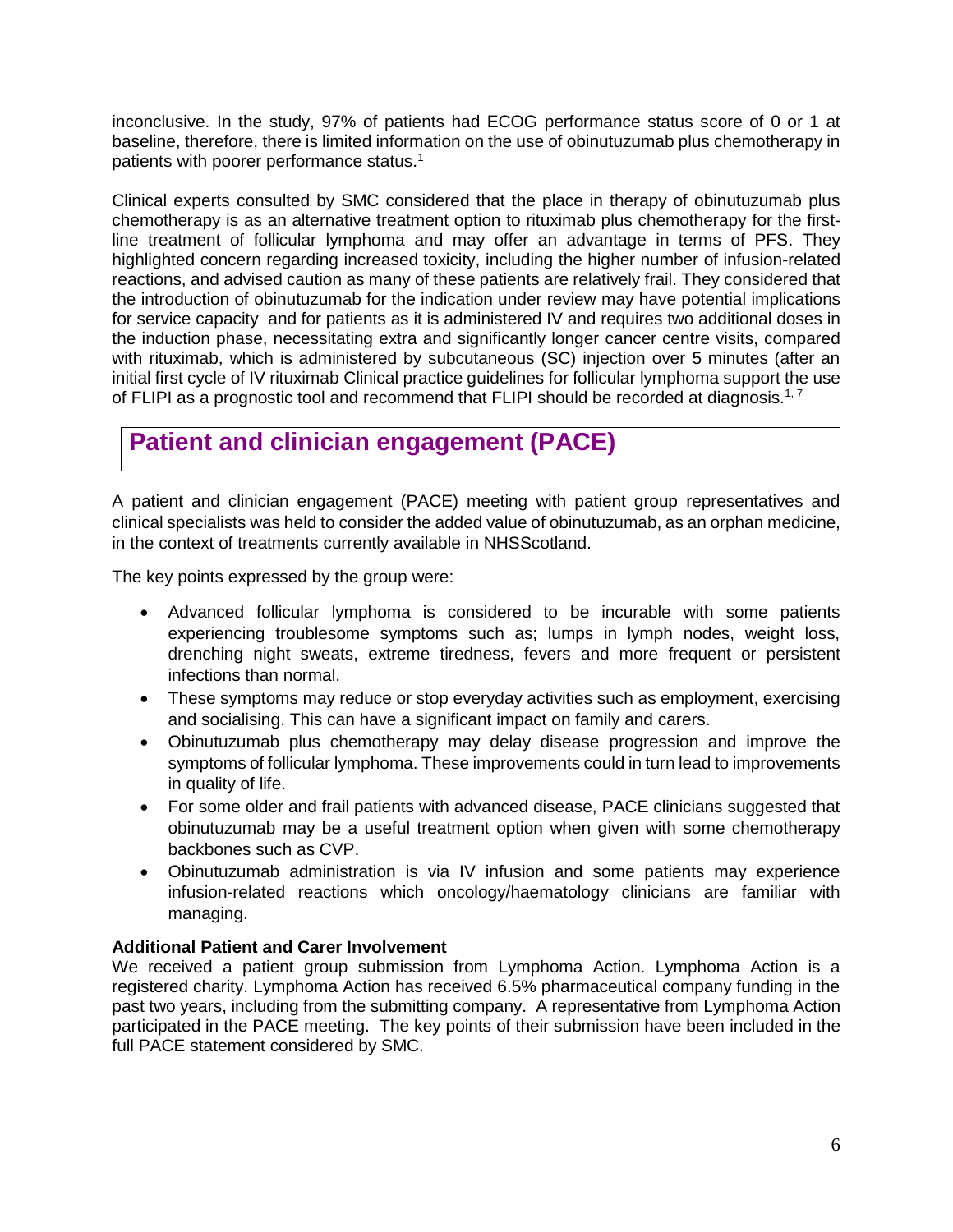## **Summary of comparative health economic evidence**

The submitting company provided a cost-utility analysis which compared obinutuzumab plus chemotherapy followed by obinutuzumab maintenance (obinutuzumab regimen) against rituximab plus chemotherapy followed by rituximab maintenance (rituximab regimen) for patients with higher risk disease (FLIPI ≥2). The chemotherapy in both arms consisted of three regimens used in clinical practice: CHOP, CVP, and bendamustine. In the model, a weighted proportion of bendamustine, CHOP and CVP was assumed and the proportions were 37%, 17% and 46% respectively.

A Markov model was developed which consisted of four health states: PFS, which was further divided into "on treatment" and "off treatment", early progressed disease (early-PD, progression within two years of initial treatment) late progressed disease (late-PD, progression > two years after initial treatment), and death. Patients entered the model in PFS health state and could remain in this health state, or transition to a worse health state. Subsequent therapies were captured in the PD states. Patients who progressed early had higher probability of death. Overall survival was a function of time spent in the PFS and both PD health states.

Within this resubmission, the clinical data were taken from a subgroup analysis of the GALLIUM study. The submitting company pooled clinical data from the intermediate risk and high risk patient groups to estimate the efficacy of obinutuzumab versus rituximab in higher risk patients. Based on this analysis a PFS hazard ratio of 0.62 (0.47 to 0.80) was estimated for obinutuzumab versus rituximab. In order to extrapolate PFS over time and determine the probability of remaining in PFS, the submitting company used a parametric modelling approach whereby independent parametric functions (Log logistic) were fitted to the GALLIUM Kaplan-Meier data for each treatment arm. Within the model, the greater treatment effect associated with obinutuzumab is assumed to remain up to approximately 9 years, thereafter the obinutuzumab treatment effect was capped i.e. no difference in PFS was assumed between treatment arms.

The probability of death in the PFS health state was estimated using treatment specific mortality rates for patients (derived from higher risk subgroup in GALLIUM). Based on this analysis, the monthly mortality rates were estimated to be 0.12% and 0.09% for obinutuzumab and rituximab respectively. These rates were not statistically significantly different. In order to estimate post progression survival (PPS) in the early PD health state, monthly treatment specific mortality rates were also used (derived from the higher risk subgroup within the GALLIUM study). These were 1.26% and 1.51% for obinutuzumab and rituximab respectively; again these rates were not statistically significantly different. No PPS data for the late-PD health states were available from the GALLIUM study, hence data were used from the rituximab PRIMA study to provide longerterm follow up data for both treatment arms (0.56%).

Utility estimates for PFS were taken from the GALLIUM study and differed depending on whether patients were on or off treatment and in the induction or maintenance periods. For PD health states, utility values were taken from a published cross-sectional study which collected EQ-5D data from UK patients. The utility values for on and off induction treatment in the PFS health state were 0.822 and 0.757, for on and off maintenance treatment in the PFS were 0.832 and 0.816. For the early and late progressed PD states, utilities were 0.618 and 0.766 respectively.

Medicines costs were included in the analysis, as were costs associated with administration, adverse events management, supportive care and subsequent therapies. Medicines costs for all treatments in PFS were based on the recommended doses and consistent with the pivotal study.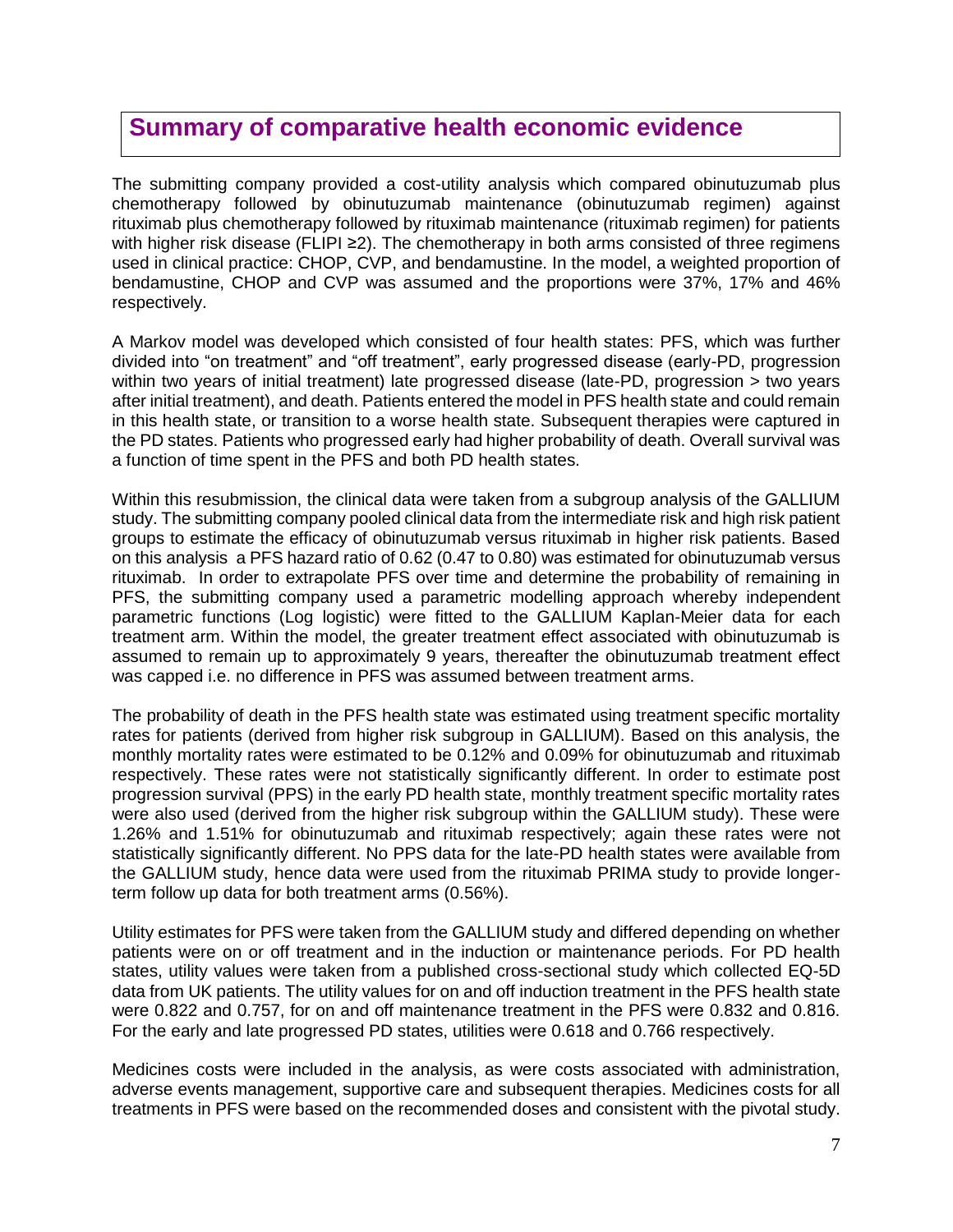The analysis accounted for both rituximab formulations (IV and SC) that are used in clinical practice.

A Patient Access Scheme (PAS) was proposed by the submitting company and assessed by the Patient Access Scheme Assessment Group (PASAG) as acceptable for implementation in NHS Scotland. A PAS is also in place for the comparator SC rituximab and this was included in the results used for decision-making by SMC by using estimates of the comparator PAS price. The base case results and key sensitivity analyses are presented in the tables below. SMC would wish to present the with-PAS cost-effectiveness estimates that informed the SMC decision. However, owing to the commercial in confidence concerns regarding the PAS, SMC is unable to publish these results. As such, only the without-PAS figures can be presented.

| Regimen      | <b>Total Costs</b> | Total<br><b>QALYs</b> | <b>Incremental</b><br>costs | <b>Incremental</b><br><b>QALYs</b> | <b>ICER</b> (cost<br>per QALY) |
|--------------|--------------------|-----------------------|-----------------------------|------------------------------------|--------------------------------|
| obinutuzumab | £81,506            | 9.64                  |                             |                                    |                                |
| rituximab    | £42,458            | 8.96                  | £39,048                     | 0.67                               | £57,858                        |

**Table 3: Base case results (list prices)**

QALY = quality-adjusted life-year, ICER = incremental cost-effectiveness ratio

The submitting company provided one-way deterministic analysis, scenario analyses and probabilistic sensitivity analyses. Selected results are presented below.

|                | <b>Scenario</b>                                                                                 | <b>ICER (cost per QALY)</b> |
|----------------|-------------------------------------------------------------------------------------------------|-----------------------------|
|                | Base case                                                                                       | £57,858                     |
| 2              | No OS benefit for obinutuzumab                                                                  | £188,471                    |
| 3              | Time horizon (reduced to 10 years)                                                              | £141,184                    |
| 4              | Time horizon (reduced to 15 years)                                                              | £89,177                     |
| 5              | PFS treatment effect capped at 5 years                                                          | £62,426                     |
| 6              | Mortality rate for both treatment arms based on<br>pooled data in study (for PFS and PD states) | £55,188                     |
| $\overline{7}$ | Combined analysis incorporating assumptions<br>2-6 (10 year time horizon)                       | £379,263                    |
| 8              | Combined analysis incorporating assumptions<br>2-6 (15 year time horizon)                       | £303,682                    |

**Table 4: Key scenario analysis results (list prices)**

 $ICER =$  incremental cost-effectiveness ratio,  $QALY =$  quality-adjusted life-year

There were a number of limitations within the analysis, including the following;

 The base case analysis includes an OS gain, despite the primary study data for the subgroup for higher risk patients being too immature to draw conclusions for this outcome. Based on the results of GALLIUM, a hazard ratio of 0.75 (0.49-1.17); p=0.21 was estimated for obinutuzumab compared to rituximab within the higher risk subgroup.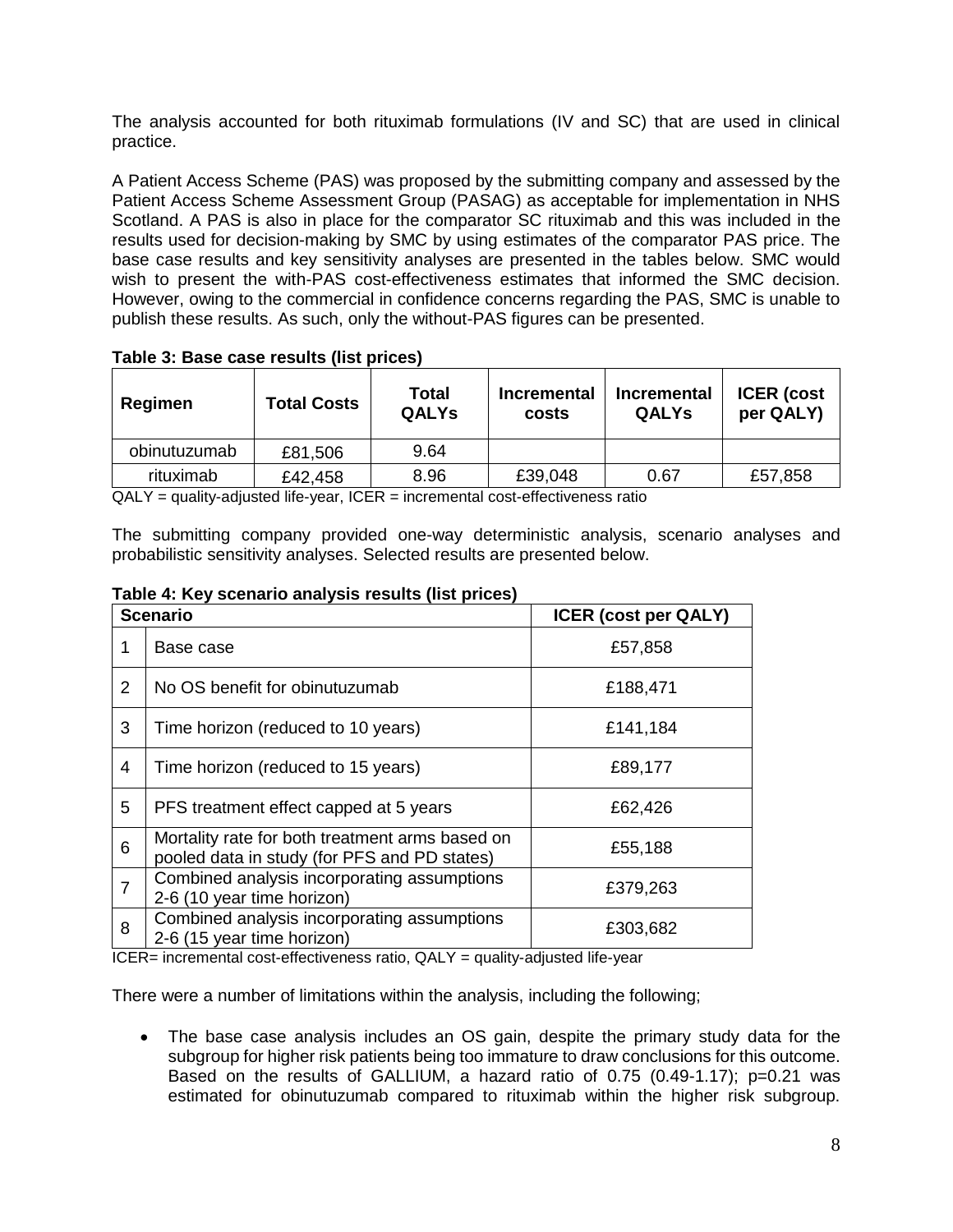Sensitivity analysis was provided which removed the OS benefit associated with obinutuzumab and this increased the ICER as outlined in table 4.

- The pivotal study was not powered to detect a difference in PFS for these subgroups and there is the potential for an inflated type I error, which may introduce some uncertainty within the analysis. However, on balance it was considered that the pooling of the two risk categories may be appropriate given that obinutuzumab shows similar clinical benefit over rituximab in PFS in the higher risk group compared to the FL-ITT population.
- The revised extrapolation approach does seem to provide more conservative PFS estimates compared to the proportional hazards approach used previously. However, despite the obinutuzumab treatment effect being removed at 9 years, an incremental benefit is accrued throughout the modelled time horizon. Given the lack of long term data supporting the effectiveness of obinutuzumab after follow up, the scenario analyses which reduce the time horizon to 10 years and 15 years address some uncertainty surrounding PFS extrapolation and may provide upper estimates of cost-effectiveness. It is worth noting that the company also provided a one-way sensitivity analysis which capped the effectiveness of obinutuzumab at 5 years (assumes no difference between treatments thereafter). Results were not overly sensitive to this analysis.

The Committee also considered the benefits of obinutuzumab in the context of the SMC decision modifiers that can be applied when encountering high cost-effectiveness ratios and agreed that as obinutuzumab is an orphan medicine, SMC can accept greater uncertainty in the economic case.

After considering all the available evidence and the output from the PACE process, and after application of the appropriate SMC modifiers, the Committee was unable to accept obinutuzumab for use in NHS Scotland.

# **Additional information: guidelines and protocols**

The guidelines below predate the availability of obinutuzumab for use in previously untreated advanced follicular lymphoma.

The Scottish Clinical Management Group for Follicular NHL issued a Scottish consensus clinical management guideline in 2017.<sup>8</sup> It advises that patients with symptomatic stage II to IV follicular lymphoma should be treated initially with rituximab plus chemotherapy for 6 to 8 cycles, with the choice of chemotherapy guided by disease characteristics. It states that the majority of patients will receive rituximab plus CVP.

National Institute for Health and Care Excellence (NICE) national guideline 52, published July 2016, advises on the diagnosis and management of non-Hodgkin's lymphoma. It suggests the use of rituximab in combination with

- CHOP
- CVP
- mitoxantrone, chlorambucil and prednisolone (MCP)
- cyclophosphamide, doxorubicin, etoposide, prednisolone and interferon-α (CHVPi)
- chlorambucil

for previously untreated, symptomatic, stage III or IV advanced follicular lymphoma. Rituximab monotherapy maintenance is recommended for patients that responded to first-line treatment with rituximab in combination with chemotherapy.9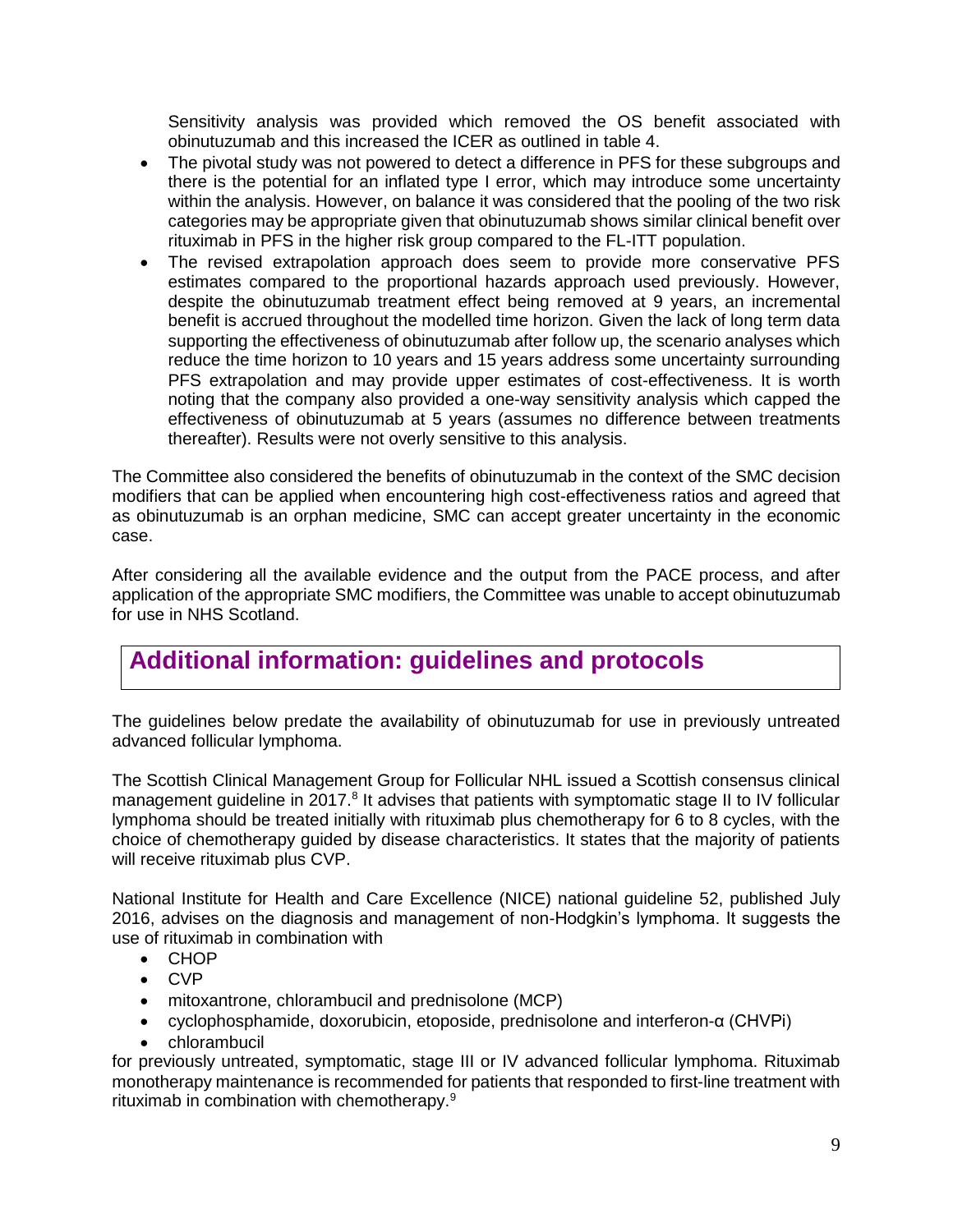The British Committee for Standards in Haematology (BCSH) published guidelines on follicular lymphoma in 2012 entitled 'guidelines on the investigation and management of follicular lymphoma'. For early stage disease, the BCSH recommend radiotherapy, combined modality treatment and observation alone, where no residual disease is present. For advanced stage asymptomatic follicular lymphoma, the BCSH highlight there is no advantage to immediate treatment, particularly so where patients are over 70 years of age and observation may be the most appropriate approach. For symptomatic patients with newly diagnosed advanced stage follicular lymphoma, rituximab in combination with chemotherapy should be used, and rituximab maintenance in patients responding to first-line rituximab-based chemotherapy. For patients with relapsed disease, a biopsy procedure is recommended.<sup>5</sup>

In 2016, the European Society for Medical Oncology (ESMO) published guidelines for follicular lymphoma entitled 'Newly diagnosed and relapsed follicular lymphoma: ESMO Clinical Practice Guidelines for diagnosis, treatment and follow-up.' For previously untreated, advanced stage III or IV disease, management options for patients with high tumour burden include; rituximab plus chemotherapy (CHOP,CVP or bendamustine), or in selected cases rituximab plus chlorambucil or rituximab monotherapy may be selected with consideration of rituximab maintenance.<sup>7</sup>

# **Additional information: comparators**

Rituximab plus chemotherapy.

| <b>Medicine</b>    | Dose Regimen                                             | Cost per cycle $(E)$ |
|--------------------|----------------------------------------------------------|----------------------|
| Obinutuzumab       | <b>Induction</b>                                         | 9,936                |
|                    | 1,000mg IV on days 1, 8 and 15 of cycle 1                | (cycle 1 only)       |
|                    | then on day 1 only for up to eight cycles <sup>A</sup>   | 3,312                |
|                    |                                                          | (cycle 2 onwards)    |
|                    | <b>Maintenance</b>                                       |                      |
|                    | 1,000mg IV every two months for two years                | 3,312                |
| Rituximab $(SC)^B$ | Induction                                                | 1,100                |
|                    | 375mg/m <sup>2</sup> IV on day 1 of cycle 1 then 1,400mg | (cycle 1 only)       |
|                    | SC on day 1 of each subsequent cycle for up to           | 1,345                |
|                    | eight cycles in total <sup>A</sup>                       | (cycle 2 onwards)    |
|                    | Maintenance                                              |                      |
|                    | 1,400 mg SC every two months for two years               | 1,345                |
| Rituximab (IV)     | Induction                                                | 1,100                |
|                    | $375mg/m2$ IV on day 1 of each cycle for up to           |                      |
|                    | eight cycles <sup>A</sup>                                |                      |
|                    | Maintenance                                              | 1,100                |
|                    | 375mg/m <sup>2</sup> IV every two months for two years   |                      |

#### **Cost of relevant comparators**

Doses are for general comparison and do not imply therapeutic equivalence. Costs are from MIMS online accessed on 25 April 2018. Costs are based on a body surface area of 1.8m<sup>2</sup> and are calculated using the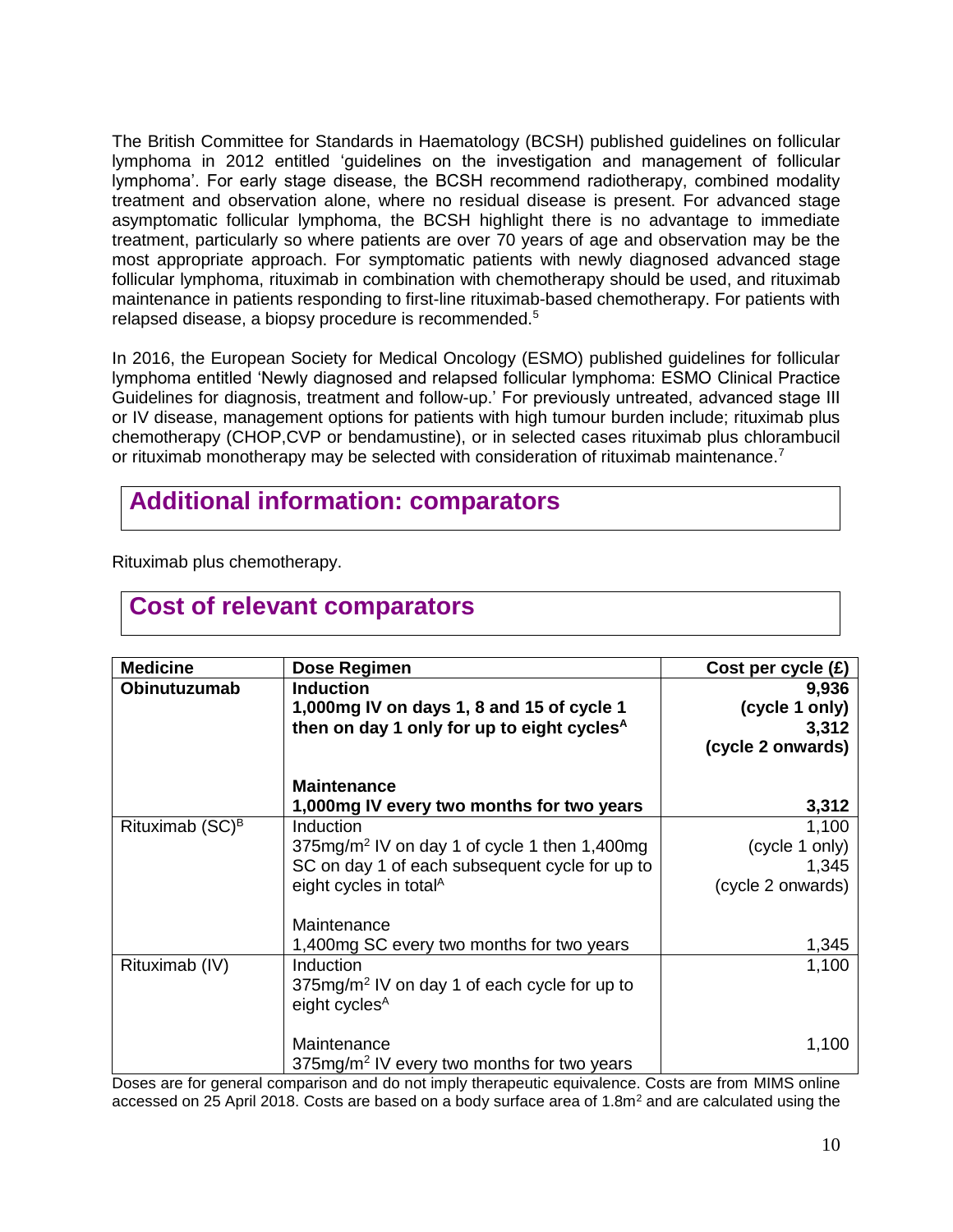full cost of vials assuming wastage. SC: subcutaneous, IV intravenous. A: Six 21-day cycles when administered in combination with CHOP followed by two additional cycles of obinutuzumab alone; eight 21 day cycles when administered in combination with CVP and six 28-day cycles when administered in combination with bendamustine. <sup>B</sup>: Rituximab can be given subcutaneously if a full dose of IV infusion has been successfully administered. Costs do not take any patient access schemes into consideration.

# **Additional information: budget impact**

The submitting company estimated there would be 120 patients eligible for treatment with obinutuzumab in all years to which confidential uptake rates were applied.

*Other data were also assessed but remain commercially confidential.\**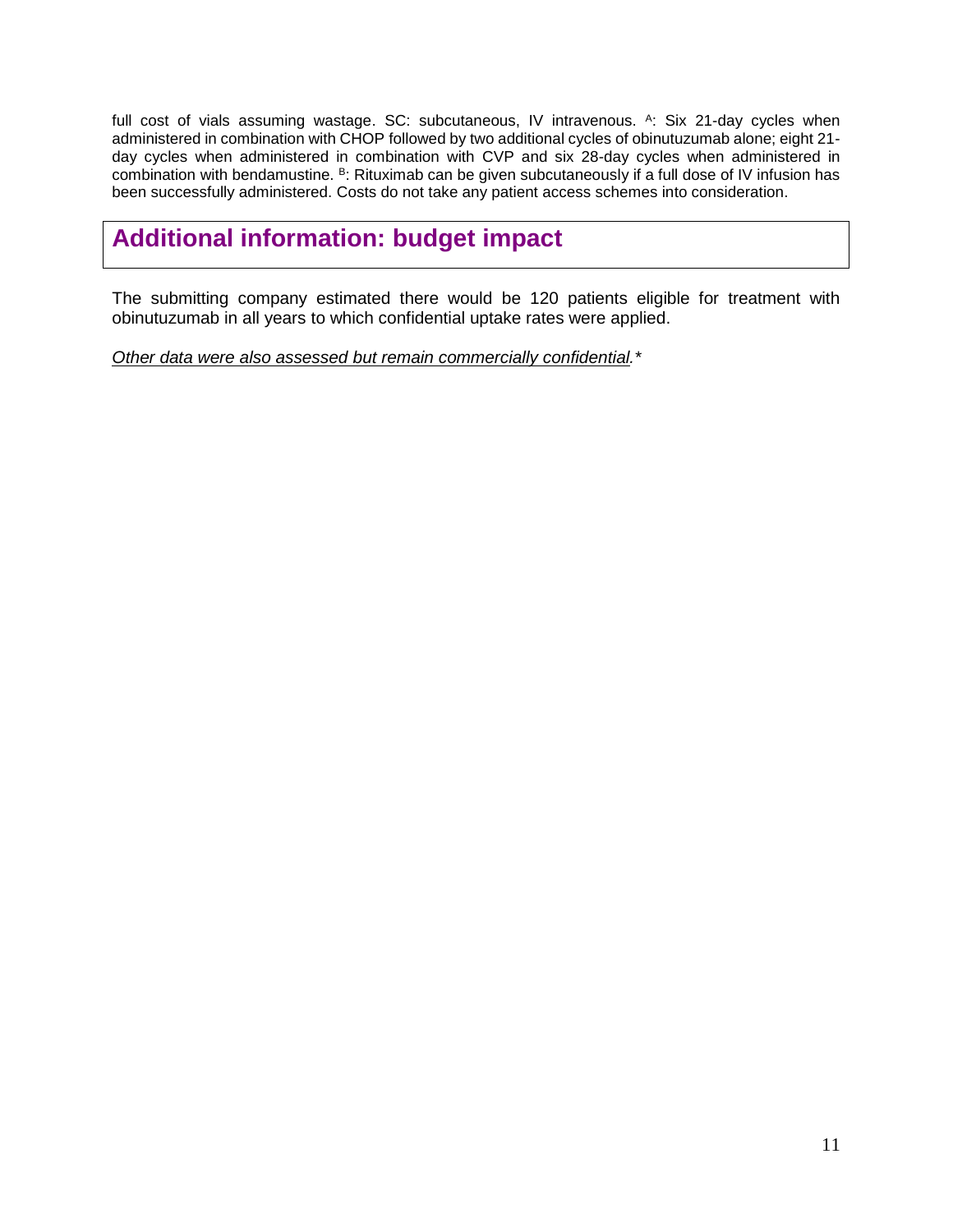#### References

1. Obinutuzumab concentrate for solution for infusion (Gazyvaro®) Summary of product characteristics. Roche Products Limited. Electronic Medicines Compendium [www.medicines.org.uk/emc/](file:///C:/Users/mike.mcmahon/AppData/Local/Temp/Temp1_NDC_edits.zip/www.medicines.org.uk/emc/) Last updated 16 April 2018. [cited.

2. Marcus R, Davies A, Ando K, Klapper W, Opat S, Owen C*, et al.* Obinutuzumab for the First-Line Treatment of Follicular Lymphoma plus supplement. N Engl J Med. 2017;377(14):1331- 44.

3. Clinical Trials Gov. A Study of Obinutuzumab (RO5072759) Plus Chemotherapy in Comparison With MabThera/Rituxan (Rituximab) Plus Chemotherapy Followed by GA101 or MabThera/Rituxan Maintenance in Patients With Untreated Advanced Indolent Non-Hodgkin's Lymphoma (GALLIUM). [cited 21 August 2017]; Available from: [https://clinicaltrials.gov/ct2/show/NCT01332968?term=21223&rank=1.](https://clinicaltrials.gov/ct2/show/NCT01332968?term=21223&rank=1)

4. Davies A TP, Demeter J, Florschütz A, Hänel M, Hong X, Kinoshita T, Pettengell R, Quach H, Robinson S, Sadullah S, Sancho J, Udvardy M, Witzens-Harig M, Rufibach K, Zeuner H, Unterhalt M. Health-related quality of life results from the phase III GALLIUM study of obinutuzumab-based and rituximab-based therapy in patients with previously untreated advanced indolent non-hodgkin lymphoma. Congress of the European Hematology Association 2017; Madrid, Spain.

5. McNamara C, Davies J, Dyer M, Hoskin P, Illidge T, Lyttelton M*, et al.* Guidelines on the investigation and management of follicular lymphoma. Br J Haematol. 2012;156:446-67. Epub 01/04.

6. Committee for Medicinal Products for Human Use (CHMP). Assessment Report Gazyvaro. London: European Medicines Agency, 2016.

7. Dreyling M, Ghielmini M, Rule S, Salles G, Vitolo U, Ladetto M. Newly diagnosed and relapsed follicular lymphoma: ESMO Clinical Practice Guidelines for diagnosis, treatment and follow-up. Ann Oncol. 2016;27:v83-v90. Epub 09/25.

8. The Scottish clinical management group for Follicular NHL. Scottish Consensus Clinical Management Guideline Follicular Non - Hodgkin Lymphoma. 2017.

9. National Institute for Health and Care Excellence. Non-Hodgkin's lymphoma: diagnosis and management National Guideline 52. 2016.

This assessment is based on data submitted by the applicant company up to and including 15 June 2018.

*[\\*Agreement between the Association of the British Pharmaceutical Industry \(ABPI\) and the SMC](https://www.scottishmedicines.org.uk/media/3572/20180710-release-of-company-data.pdf)  [on guidelines for the release of company data into the public domain during a health technology](https://www.scottishmedicines.org.uk/media/3572/20180710-release-of-company-data.pdf)  [appraisal: http://www.scottishmedicines.org.uk/About\\_SMC/Policy](https://www.scottishmedicines.org.uk/media/3572/20180710-release-of-company-data.pdf)*

Medicine prices are those available at the time the papers were issued to SMC for consideration. SMC is aware that for some hospital-only products national or local contracts may be in place for comparator products that can significantly reduce the acquisition cost to Health Boards. These contract prices are commercial in confidence and cannot be put in the public domain, including via the SMC Detailed Advice Document. Area Drug and Therapeutics Committees and NHS Boards are therefore asked to consider contract pricing when reviewing advice on medicines accepted by SMC.

Patient access schemes: A patient access scheme is a scheme proposed by a pharmaceutical company in order to improve the cost-effectiveness of a drug and enable patients to receive access to cost-effective innovative medicines. A Patient Access Scheme Assessment Group (PASAG, established under the auspices of NHS National Services Scotland reviews and advises